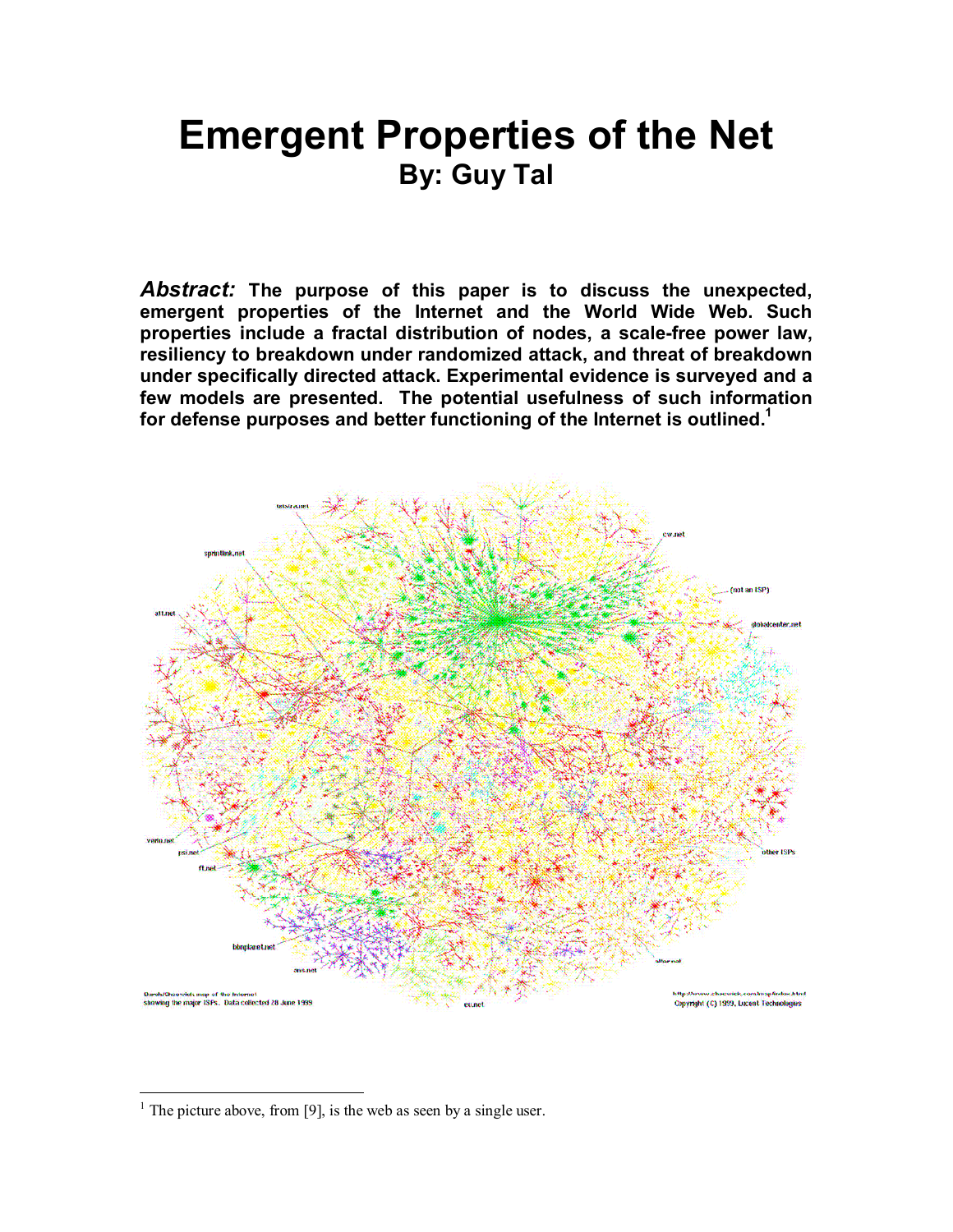#### **Introduction**

 From food webs, to paper citations, to business collaborations to the Internet networks are ubiquitous. On closer inspection, these networks arenít random, nor are they all the same, a fact that has fueled network theory in the last few decades. The subject, however, is far from being merely academic, and possible applications abound.

We are continually transforming our environment in such ways as deforestation, the construction of cities, pollution, and over-fishing, and an understanding of ecological webs and food webs could help us determine how stable they are to such perturbations.

The stock market erratically rises and falls, and with it so does job security, prices, and political tensions. A detailed insight into the nature of business collaboration networks could, as in the case of food webs, help us cope with and predict the ripples caused by the collapse or construction of new companies.

The Internet is, today, central to the proper functioning of many endeavors world-wide, from scientific collaborations, to business meetings, to the dissemination of discoveries, news, and entertainment. Protecting it from intentional or unintentional attack, then, should be considered a top priority. To protect it, however, one must know its vulnerabilities, and to possess this knowledge is, in part, to grasp the properties of its network structure. Such knowledge could also be useful in optimizing the Internetís growing physical layout, or even in setting up the Internet in developing countries.

 These are but three examples in a nearly endless list, and this paper will primarily focus on the last of these, the Internet and the World Wide Web. The Internet makes a good case study because, as will be elaborated on, network predictions are highly size sensitive. The bigger the network, the more applicable the theory developed becomes. And the Internet is a *big* network.

Furthermore, statistics relating to the Internet, such as the number of webpages in existence, the average number of clicks necessary to get from one webpage to another, and even the maximum of the minimum number of clicks necessary to get from one webpage to another, are much easier to gather than, say, complete knowledge of predator-prey relations in the Amazon.

While the conclusions reached in this paper are tentative, for reasons explained in the section 'Cons and Considerations,' they are tantalizing and numerous. First, the Internet is thought to be a "scale-free" network which exhibits the "small world" phenomena [1]. Second, the Internet seems robust under randomized attack but sensitive to intentional attacks [3], [4]. Also, the routers that make up its hardware are distributed in a fractal pattern which has the same dimension, within error, to the fractal population distribution [4]. Finally, and somewhat shockingly, many available topology generators used to model the Internet are fundamentally different from the current, actual Internet [2].

 Though these terms are a mouthful, by the end of this paper the reader is intended to have gained a basic understanding of this jargon and the above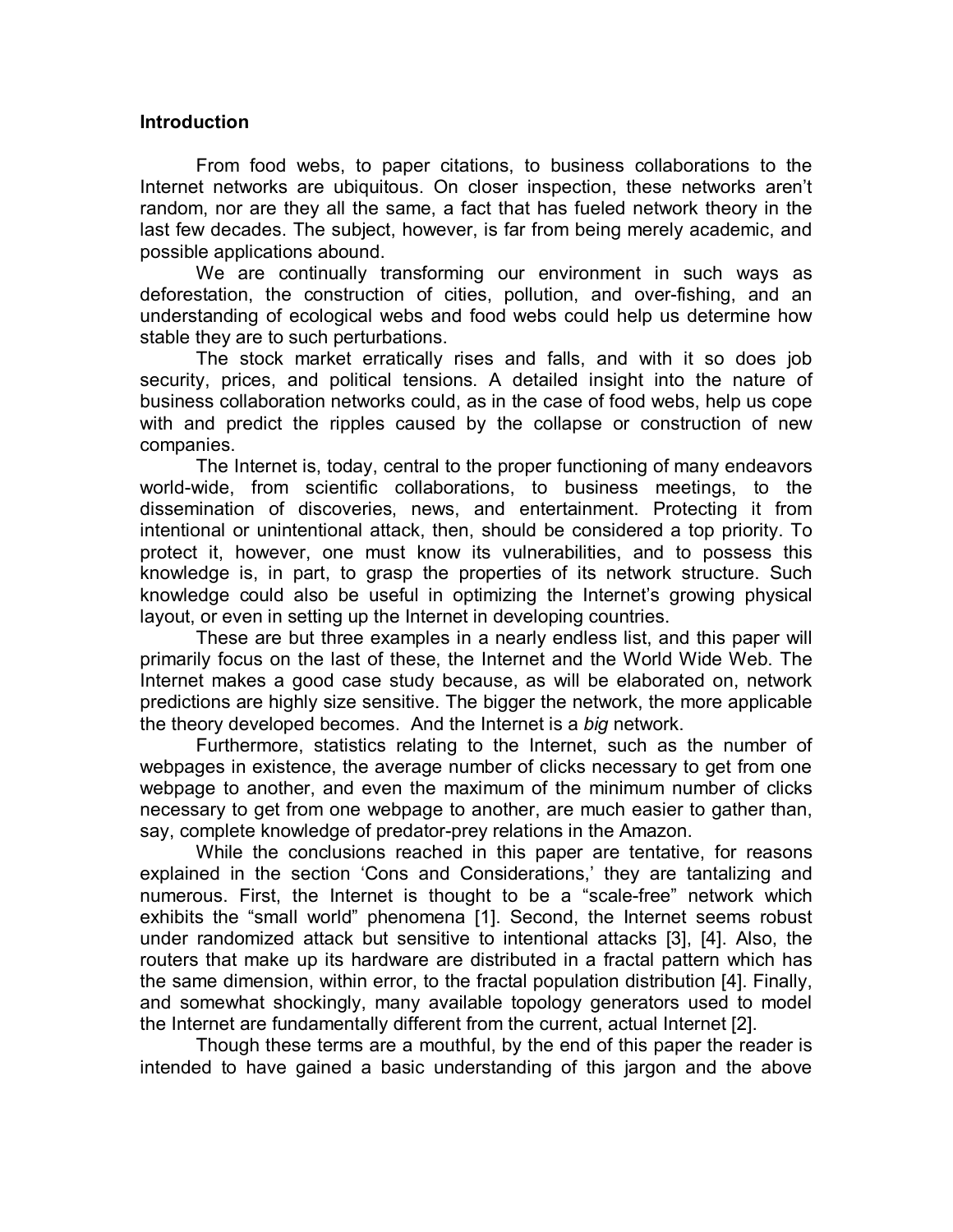results. The derivation (where one exists) of most of these results is left to the sources.

## **History and Background<sup>2</sup>**



The origins of the Internet date back to a man by name of Paul Baran (handsome fellow to the left [6]), an employee of the Rand corporation. In 1957 the former U.S.S.R. launched Sputnik which sparked U.S. concern of a possible technological gap between these unfriendly world powers. Within the year, the U.S. Department of Defense (D.o.D.) created the Advanced Research Projects Agency (ARPA) in response. The main fear shared by the members of the D.o.D. was that of communication, which was heavily phone-based. Telephones, at the time, were

connected to switching offices, which were themselves connected to larger switching offices and so forth, with little redundancy. What would happen to communications, military officials asked, if a few central offices were attacked in a nuclear war?

 In 1960, the U.S. Air Force contracted Baran to work on the dilemma. Baran realized that the crux of the problem was that the two existing sorts of networks were the ones pictured below [6], called centralized or decentralized networks. Centralized networks are networks whose branches all connect to a single hub, while the decentralized networks of the time were nothing more than a few centralized networks linked together.



Baranís first insight was that a distributed network (illustrated above [6]) would be much more robust to attack. This intuition is tested in [2] and [3] and the results are presented in the section 'Experiments and Results.'

Baran's second insight related to the method of transmission. Since his network was originally to be implemented with telephones, he faced a new problem; analog signals could not be transmitted over the long distances where

<sup>1</sup>  $2$  All history is taken from [6] and [7], and Wikipedia.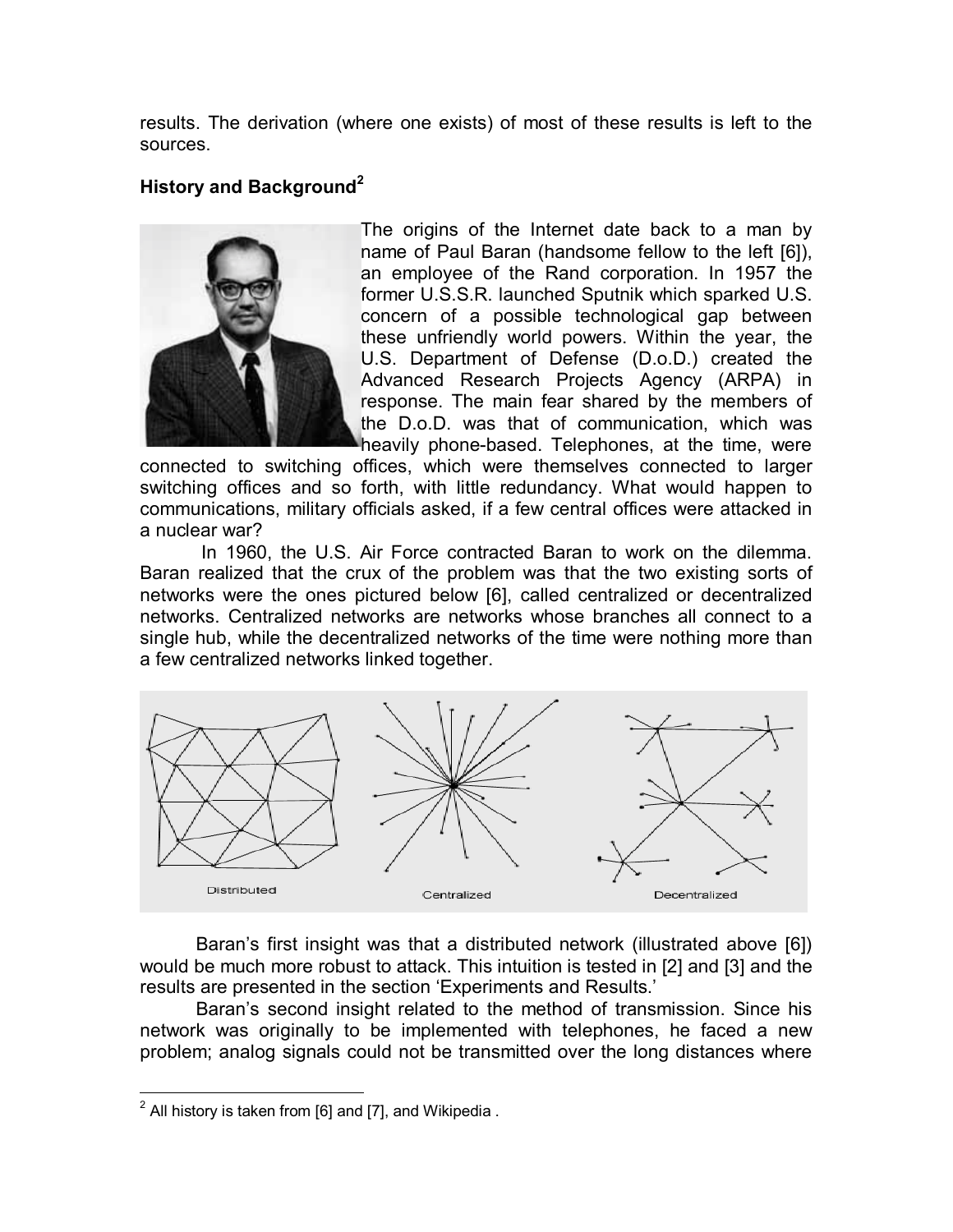the switching offices were placed.<sup>3</sup> He devised the so-called digital "packet" switching system, whereby a signal was digitized and sliced into packets. Each packet was then individually sent to whatever node the system determined was the quickest (at that instant) means to the final destination. The receiving nodes, in turn, would calculate anew which available node was now the quickest. When all packets were received, the signal would be reassembled.  $4$ 

A few years after Baran published his results, Larry Roberts, then director of ARPA, decided to implement Baranís scheme to facilitate communications among ARPA researchers, and ARPANET, the granddaddy of the Internet, was born. 20 years later, through various transformations, the Internet was fully formed. But it was only after the National Center for Supercomputing Applications, *here at UIUC*, released the Mosaic web browser version 1.0 in 1993 that the Internet went from being an academic tool to the popular entertainment pastime it is today!

## **Terminology5**

 $\overline{a}$ 

To understand the results relating to the Internet one must first become familiarized with the associated terminology.

 First there is the central notion of a *graph* or *network*, used interchangeably. A graph consists of *nodes* or *vertices***,** denoted by dots in the above pictures of networks, and *edges* or *links***,** denoted by lines connecting nodes. Each edge is usually assumed to have length 1.

 A *directed graph* is one in which each edge is an arrow allowing movement in one direction. The World Wide Web is a directed graph, in that one website can link to another, but the second website may not contain a link back. The Internet, however, is an undirected graph, insofar as traffic can flow either way.

An important property of a node is that of **degree**<sup>6</sup>. The degree, k, of a node is the total number of links it has. In a directed graph, *out-degree* and *indegree* are often specified, being nothing more than the total number of edges directed out of or into a node, respectively. The degree of the node is then the sum of these. A *degree distribution*, P(k), refers to the distribution that, statistically, determines the degree of all nodes of a network.

If the degree distribution of a network follows a power law of the form  $K^V$ , where v is a constant, then the network is said to be *scale-free*. On a log-log plot of  $P(k)$  vs. k one would see a linear relationship between the two variables on "all scales" or for all values of k, leading to the name of the term.

 $3$  The distances between switching offices were far because they were specifically not placed near each other nor near population centers, both scenarios thought to create obvious targets.

<sup>&</sup>lt;sup>4</sup> It's worth noting that Baran felt his network had the added virtue of being a nuclear deterrent. He argued that if a country did not feel its communications were so vulnerable to sudden attack it would be less likely to implement a first strike.

<sup>5</sup> The terminology presented closely resembles that of [1].

<sup>6</sup> Sometimes the word *connectivity* is used instead, though this word has several meanings in the field which should not be confused.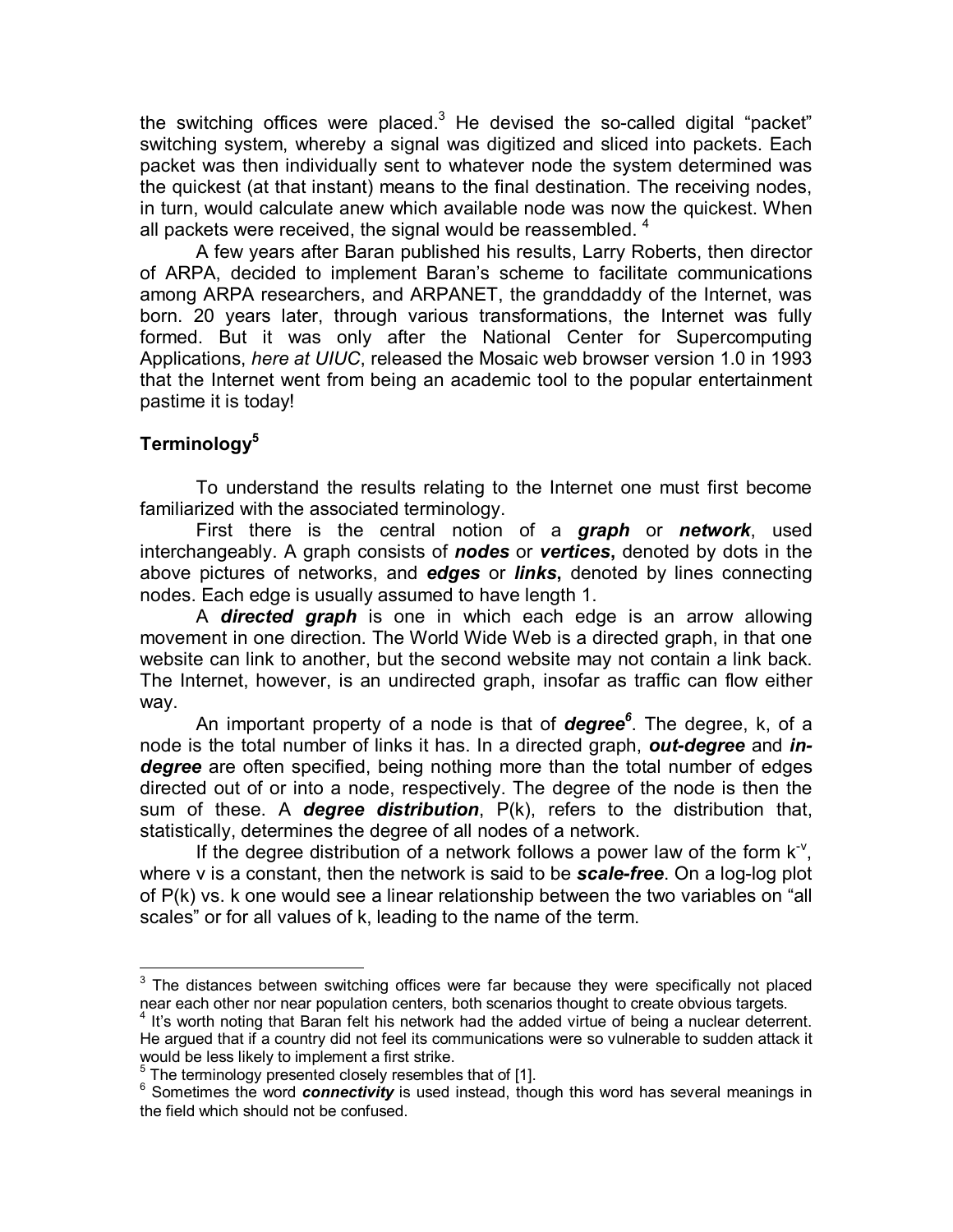Another useful vertex property is its *clustering coefficient*. This is the number of present edges between a particular vertex's nearest neighbors, divided by the number of possible edges between these neighbors. Averaging over all vertices of a network one gets the clustering coefficient of the network. "The cluster coefficient of the network reflects...the extent to which the nearest neighbors of a vertex are the nearest neighbors of each otherî [1]. In other words, "the "cliqueishness" of the mean closest neighborhood of a network vertex<sup>"</sup> [1].<sup>7</sup>

Next, the **distance,**  $L_{xy}$ , between two vertices x and y, is defined to be the shortest-path length between them. The average distance, <L>, is known as the diameter of the network<sup>8</sup>. The diameter effectively determines the "size" of the network.

 A network with a significantly larger clustering coefficient and a significantly smaller diameter, as compared to a random graph with the same number of vertices and edges, is called a *small world9* network.

Alternatively, one can consider the *maximal shortest-path length* over all pairs of vertices between which a path exists. This is a measure of "the maximal extent of a network" [1].

Moreover, there are the notions of *equilibrium* vs. *non-equilibrium* networks, best illustrated by examples from [1].

"An example of an equilibrium network: a classical<sup>10</sup> undirected random graph defined...by the following rules:

- i) The total number of vertices is fixed.
- ii) Randomly chosen pairs of vertices are connected via undirected edges.

...The example of a non-equilibrium random network: A simple random graph growing through the simultaneous additions of vertices and edges. Definition of this graph:

- i) At each time step, a new vertex is added to the graph.
- ii) Simultaneously, a pair (or several pairs) of randomly chosen vertices is connected."

It should be intuitively clear that the first example tends to "equilibrium" configurations because the number of vertices is fixed. On the other hand, the second configuration favors older vertices which will, statistically and persistently,

<sup>1</sup>  $\frac{7}{1}$  This term was originally coined in a sociological context.

 $8$  The average is taken with respect to all pairs of vertices with an existing path length between them and all realizations of a network with a given P(k).

<sup>&</sup>lt;sup>9</sup> Think: "Six Degrees to Kevin Bacon." This is a phrase originating in the famous psychology experiments of Stanley Milgram which attempted to demonstrate that communities in the world are highly connected.

are ingity connection.<br><sup>10</sup> Vertices are statistically independent and equivalent.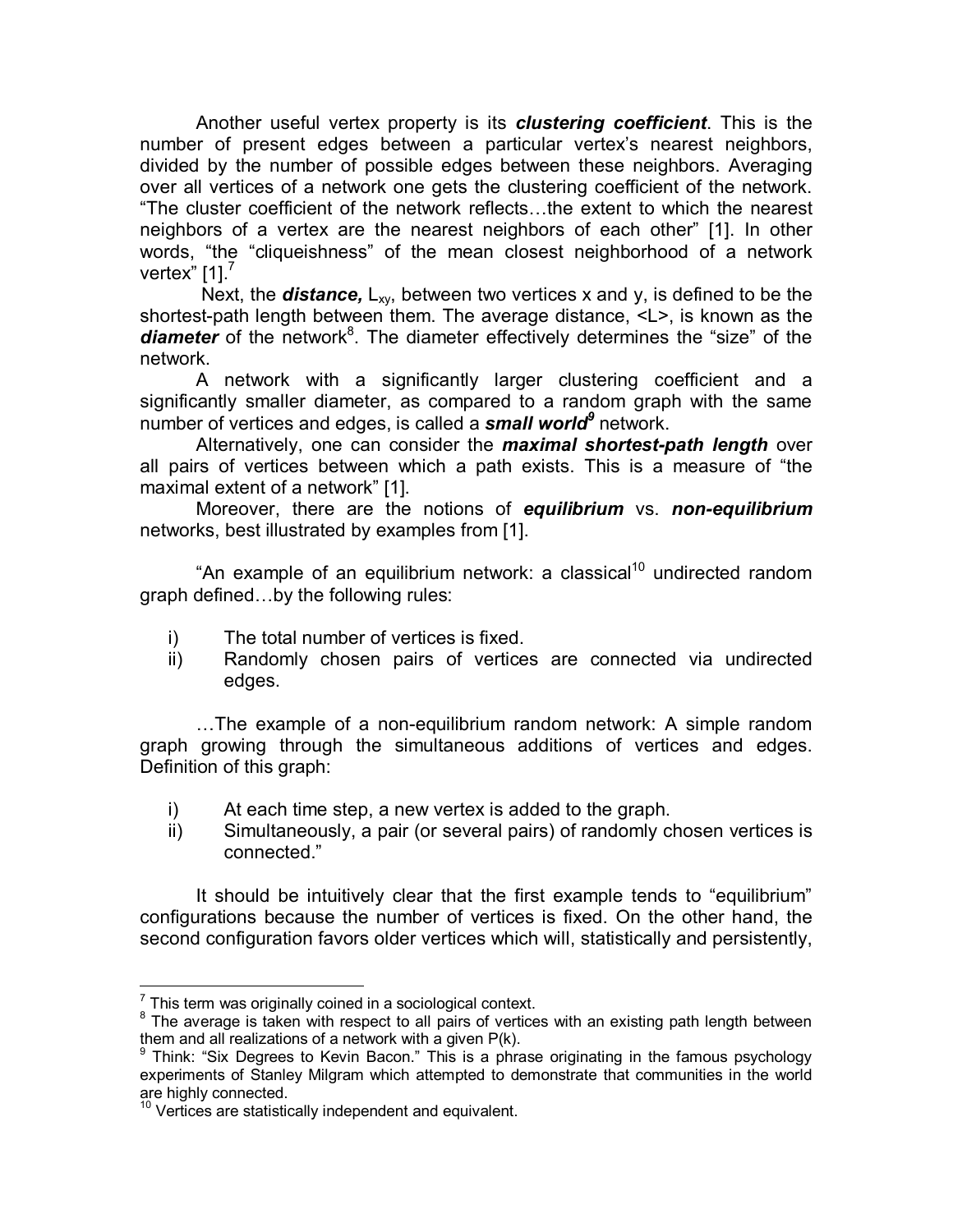have more connections than new ones, thus being in "non-equilibrium. $11$  In reality, most interesting networks, such as any mentioned in this paper, are of the non-equilibrium variety, though many derived results, due to mathematical difficulties, are proven for equilibrium conditions.

Finally, there are the entwined notions of a *fractal* and its *box-counting*  **dimension**, Kenneth Falconer once said that, "the definition of a 'fractal' should be regarded in the same way as the biologist regards the definition of 'life'. There is no hard and fast definition... just a list of properties characteristic of a living thing...though there are living objects that are exceptions to each of them." The generic properties usually ascribed to fractals are those of self-similarity<sup>12</sup> (perhaps approximate or statistical), detail on arbitrarily small scales, and a nonintegral box counting dimension. Examples of fractals are the Koch snowflake, and the Sierpinski triangle below (from Wikipedia).<sup>13</sup> It is important to realize that physical fractals are always "fractal" within a bounded range of sizes.



The *box counting dimension* of a set, like *equilibrium*, is also best illustrated by example. Consider a square, A, of side length 1. If I were covering it with other squares of side length 1, I would need only one of these covering squares to cover square A. If instead each covering square has side length ½ I would need at least 4 of them to cover square A. If each covering square has side length  $\frac{1}{4}$  I would need 16 of them to cover square A, and so forth. In general, if a covering square has side length  $X = (1/2)^n$  the number of covering

 $\overline{a}$ 

 $11$  As the reader may have guessed a statistical mechanics of networks is being developed.

 $12$  Notice how the Sierpinski triangle is made of 3 identical, shrunken versions of itself. This is an example of "self-similarity."

 $13$  Fractals have all sorts of unusual properties. For example, note that the ratio of each iteration of the Koch snowflake to each preceding iteration is 4/3. This implies that as the iterations tend to infinity the length of the snowflake becomes infinite even though its area is clearly finite! For this reason, Mandelbrot has observed that the lengths of rugged coastlines approach infinity as the ruler used to measure them is made smaller and smaller.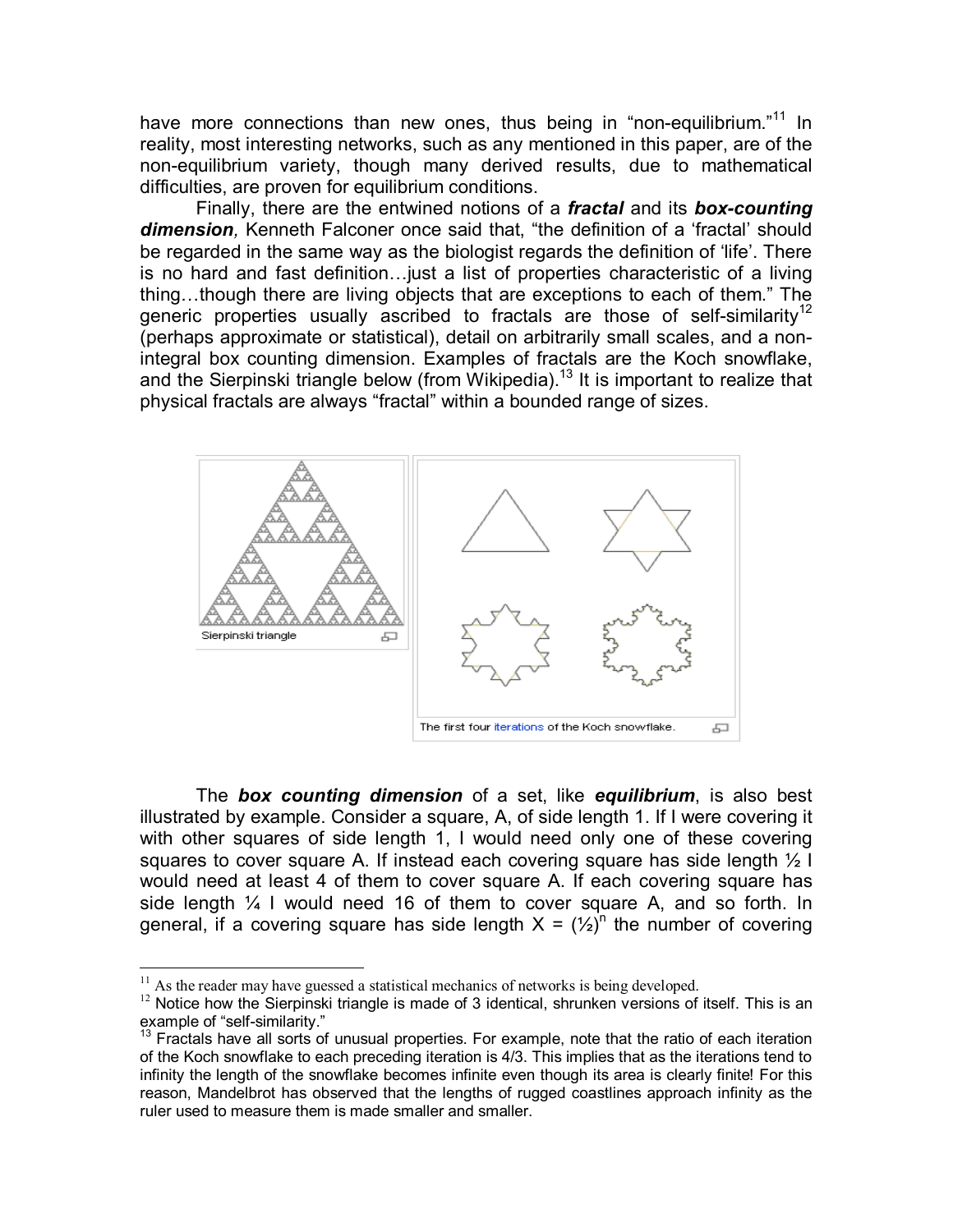squares necessary to cover square A is  $N = 4^n$ . Given these relationships, it is easy to see that  $log_2N = -2log_2X$ , or simply that  $N = X^2$ . As it turns out, the exponent is exactly the usual dimension we would grant a square! Experimenting with this procedure on various other simple objects results in the exponent always giving the desired dimension. It then seems reasonable to define the box counting dimension of any set, A, as the exponent, D, in the proportionality between N and  $X^{-D}$ —where N is the minimal number of boxes in the embedding space of A needed to cover A, and X is the boxes' side length—if such a proportionality exists. This aspect of dimension captures fairly accurately how much of the embedding space a particular set occupies. For example, it can be shown that the dimension of the Koch snowflake is approximately 1.262, corresponding to the intuition that it's more "space-filling" than a line segment because of its infinite extent and finite area, but less space-filling than a square.

With these concepts at hand, the reader now has the ability to not only comprehend the conclusions about the Internet that are to follow, but also to benefit from a perusal of many articles in the field of network theory.

## **Experiments and Results**

What is the Internet and is it synonymous with the World Wide Web? Though the two terms are often used interchangeably a distinction exists. The Internet is, roughly speaking, the "hosts (computers of users), servers (computers or programs providing a network service that also may be hosts), and routers that arrange traffic...The routers are united in domains." [1] In other words, the Internet is the "interconnected computer networks linked by copper wires, fiber optic cables, wireless connections, etc.<sup> $n14$ </sup> On the other hand, the World Wide Web is "the array of its [the Internet's] documents plus hyperlinks" [1]. As mentioned earlier, the Internet is an undirected graph while the World Wide Web is a directed graph so the distinction is not merely pedantic.

 Thus there are at least three networks one can consider: the Internet on an inter-domain level, the Internet on a router level, and the World Wide Web, and this paper will now expound on what is known of the details of the topologies of these various networks and how successful modeling them has been.

On the router or domain levels, the distribution of the Internet around the world is found to be fractal in nature.<sup>15</sup> [2] As one might suppose, the higher the population density of a region of a technologically developed country, the more Internet demand there is from the population. This deduction is visually verified in the figure below [2] where both the fractal nature of the router density (a) and the fractal nature of the population density (b) of North America are presented.<sup>16</sup> The dimension of all three fractals (including domain-level) is empirically, and strikingly, found to be 1.5 with an error of .1.

1

<sup>&</sup>lt;sup>14</sup> Quote from Wikipedia with "Internet" as a search term.<br><sup>15</sup> The bounds of the fractal approximation are naturally constrained between the single router and the entire network.

and the entire network.<br><sup>16</sup> Both maps use a box resolution of 1<sup>o</sup>x1<sup>o</sup>. The gradients on the lower left indicate people/box. As for the scale of the statistics, note that 228,265 router coordinates were used.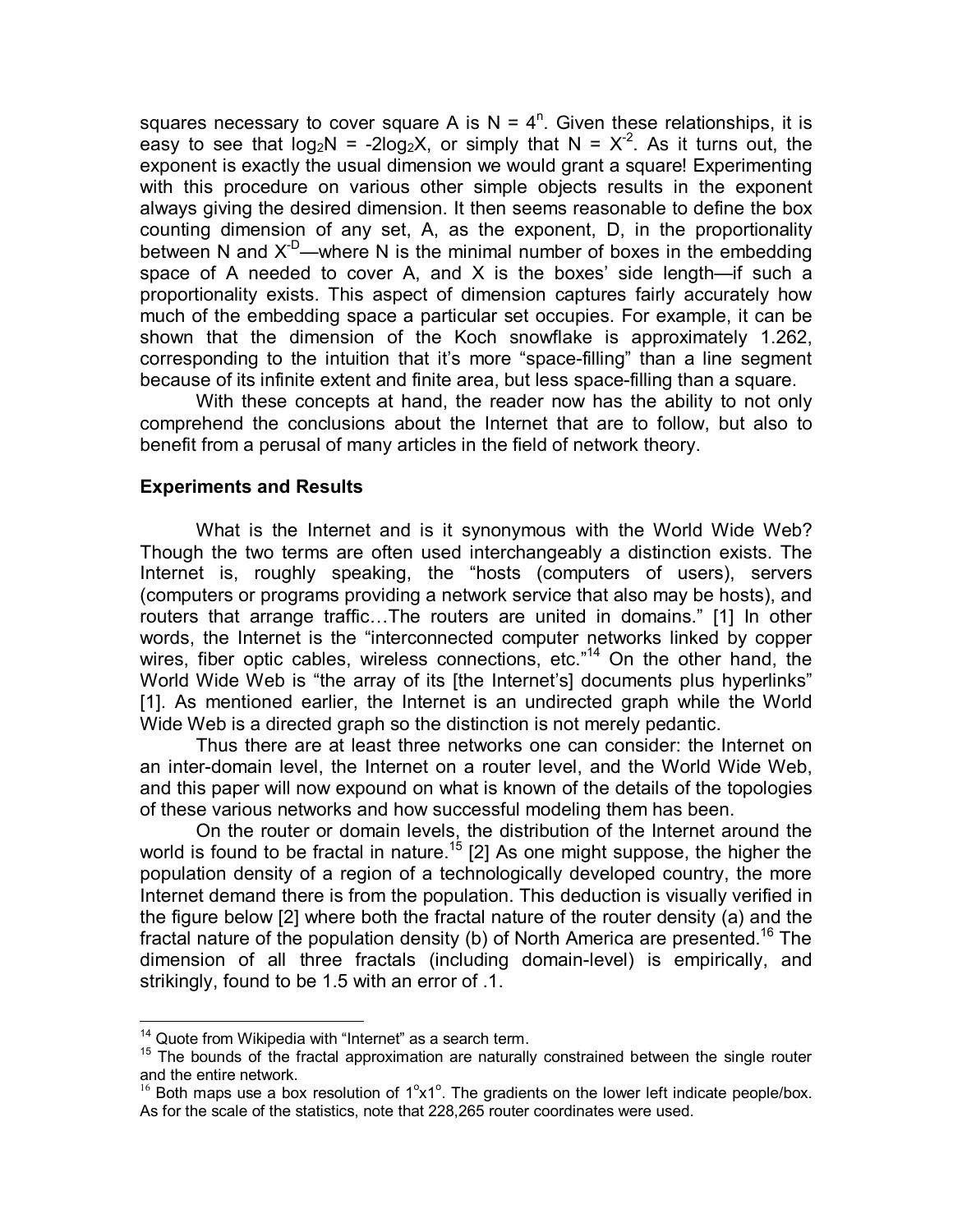

 This fractal distribution of the nodes of a network is in contrast with the traditional network paradigm wherein nodes are randomly distributed, possibly giving rise to errors in current Internet topology simulations.

Moreover, [1] claims that on all levels the Internet is "scale-free," with an exponent between 2 and 3. [5] determines the exponent of the WWW to be 2.1 and 2.45 for incoming and outgoing edges respectively, from the slopes of the lines below.



The usual explanation for "scale-free" behavior is preferential attachment, which means that a new node is more likely to attach to a node with more links than to one with less, otherwise known as "the rich get richer" scheme. [2] elaborates on this description and concludes from measurements that link placement is actually determined by *two* competing mechanisms. "First, the likelihood of connecting two nodes decreases linearly with the distance between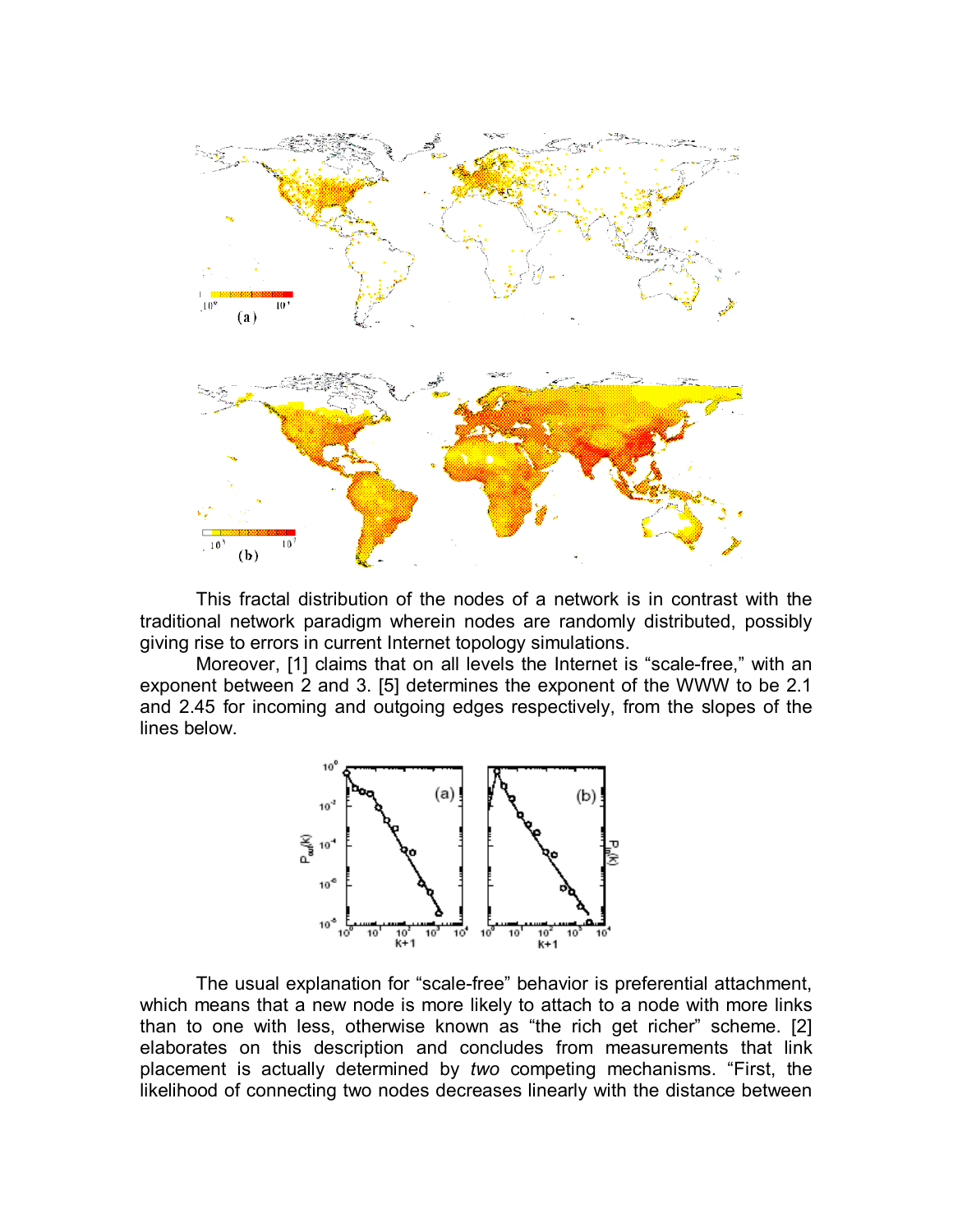them, and second, the likelihood of connecting to a node with k links increases linearly with k." Using the parameters (ά, σ, D<sub>f</sub>) where ά and σ are the exponents that govern preferential attachment and the cost of node-node distance, and  $D_f$  is the dimension, [2] plots out, from measured values, the precise location of the Internet's large scale topology in this phase space, along with the location of several other known topology generators. The results are shown below.



As can be seen, the Internet occupies a distinctly different position of the diagram than any generators shown purporting to model it, thereby debunking their results.

However, [8] points out that even this is not the full story. If we were to discard the main hubs of the web, and focus our attention instead on smaller communities of interest, such as all university or newspaper homepages, the scale-free nature would disappear, replaced by a unimodal distribution, illustrated below for company homepages.



 On a related, and final, note, since scale-free networks have hubs with high degree, due to preferential selection, the diameter of such networks is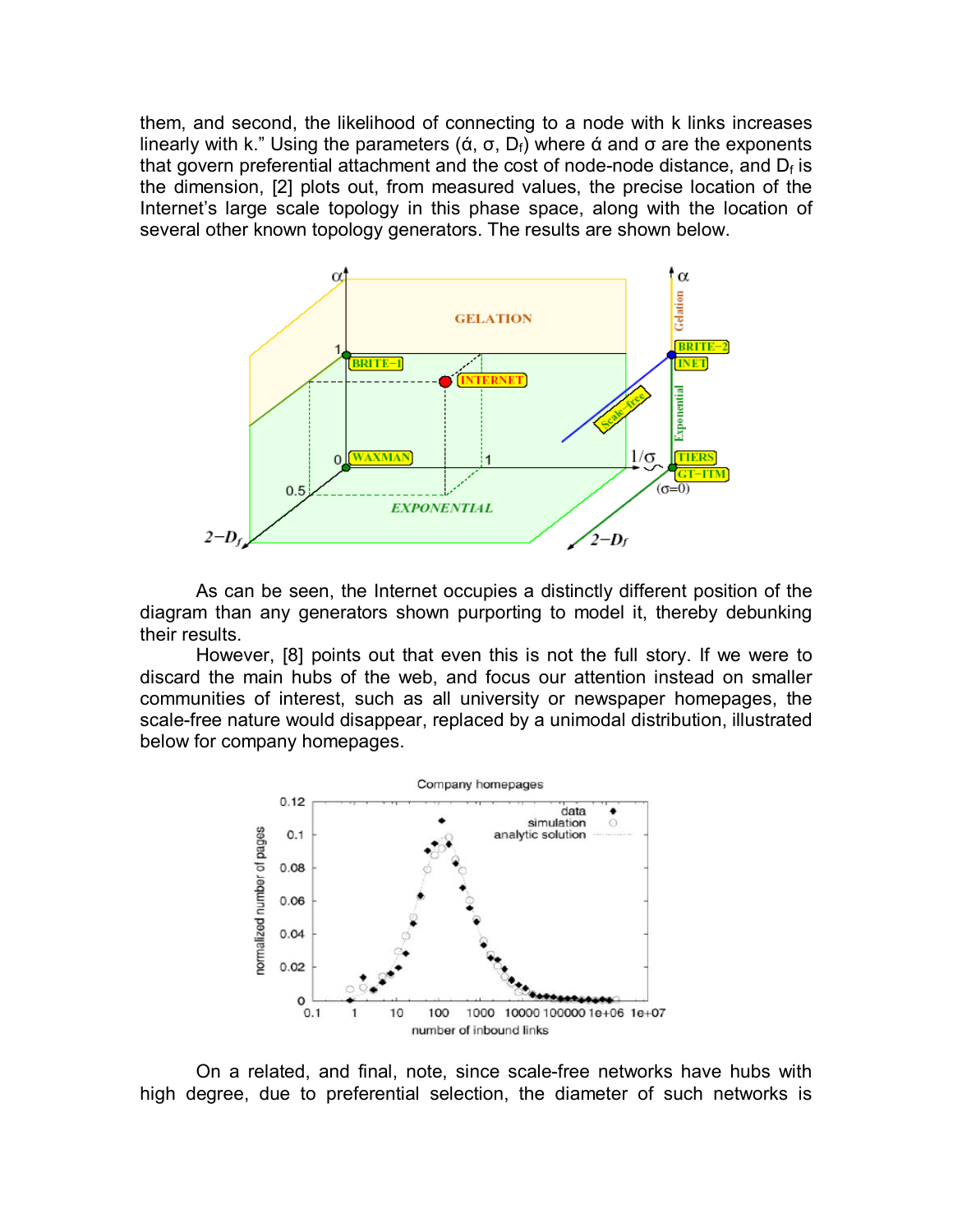typically small. Combined with the fact that these networks tend to have large cluster coefficients this implies that scale-free networks usually exhibit the small world phenomena. This is verified for the World Wide Web in [5], which measures the diameter of the web to be  $\langle L \rangle$  = .35 +2.06log(N), where N is the number of documents available on the web. At the time of  $[5]$ 's writing<sup>17</sup>, the web had approximately 8 x  $10^8$  documents, giving a diameter of 19 links. Even if we scale this up by 1000% we find the diameter to only have increased to 21 links, making the World Wide Web a small world indeed.<sup>18</sup>

To summarize, it appears that the Net<sup>19</sup>:

- Develops in fractal fashion, driven by the fractal population distribution.
- Exhibits small world, scale-free behaviors due to competing drives between preferential selection and node-node distance constraints.
- Has a unimodal distribution, rather than a power law, when considering certain subnets.

The next step for researchers, as always, would be to incorporate these newer discoveries into even more complex Net topology generators and see how our growing understanding fares with our observation. Since the Internet is only about 20 years old, and this field of study is younger still, there is ample reason to suspect that we have not yet fully captured the depth of this captivating network.

#### **Cons and Considerations**

Curiously, the above 3 tendencies, for the web imply that it is both robust and fragile. [4] has analytically shown that scale-free networks with exponents between 2 and 3 are impressively stable under random collapse of nodes, never disintegrating unless the network is finite, and approaching perfect stability the larger the network.<sup>20</sup> The Internet, then, is effectively indestructible in this way. It is not difficult to see why this is the case. The small world aspect of the Internet guarantees that there be multiple ways from point A to point B on a network. This is nothing more than Paul Baran's original insight into distributed networks.

However, [3] has shown that on scale-free networks intentional attack where a fraction of the most connected sites are suddenly removed—can be calamitous, and that even well before the threshold of total collapse, there are noticeable effects.

 In a sense, this is the same problem that the D.o.D. originally faced with the decentralized phone networks, suggesting that the practical realization of

<sup>&</sup>lt;sup>17</sup> Sept. 10, 1999.

 $18$  This should give hope to any thoughtful web searchers. The site you're looking for is only a few clicks away!<br> $19$  I use this term to collectively refer to the 3 networks discussed.

<sup>&</sup>lt;sup>20</sup> Technically, it is not the entire network that is stable, it is the spanning cluster, because initially there could have been a few small disconnected parts. Loosely speaking, the spanning cluster is the largest connected subnetwork of the original network. For a more rigorous approach see [1].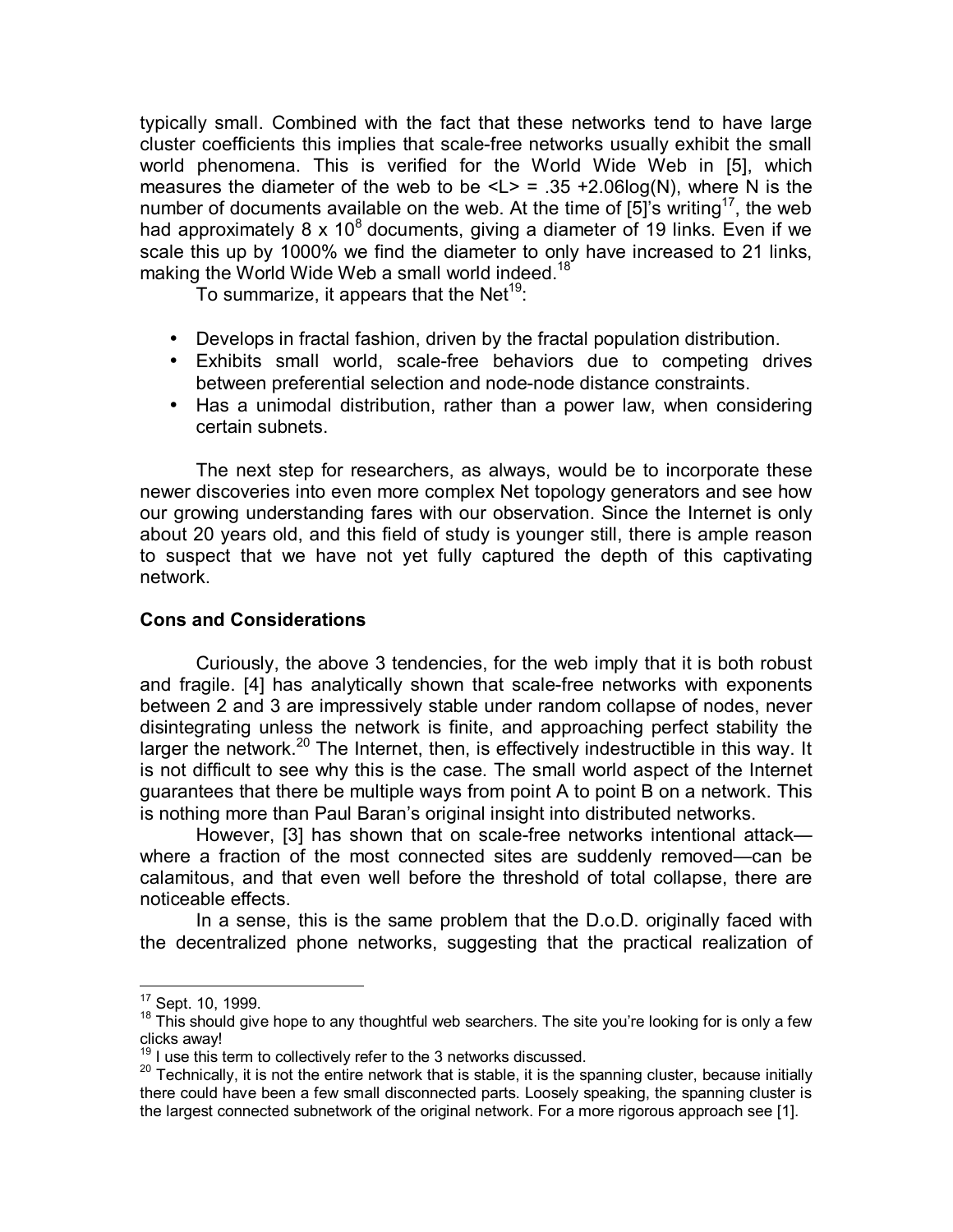Baran's solution to the nuclear threat on communication, or what's become of it, is not entirely as sound as it seems.

On top of that, the web's small world tendency makes epidemic computer viruses much more common. On the flipside, it also makes the dissemination of knowledge equally epidemic. As with most powerful inventions, the Netís complex structure can be used for both good and ill.

 It is important, however, to remember the assumptions implicit in the above results. First, [1] continually emphasizes the noticeable finite size effects on experimental data sets, and the difficulty they create in extracting a definitive power law. Also, collecting such data as the maximal shortest-path length is nontrivial and may be done incorrectly. Second, there is the subtle point that since the Net isn't in equilibrium, and since its uses change with time, its topology might as well. Since we havenít studied the Net for very long, and since most studies reference data collected a few years earlier, this may have already begun without our noticing.

 Two effects that might play a role in such a change are the aging of nodes and the cost of adding links to or limited capacity of a node. The aging of nodes refers to the situation where, because of their age, nodes begin to lose popularity rather than continue to gain it, thereby altering the previously scale-free nature of the network. The potentially limited capacity of a physical node may also contribute to truncation of the scale-free phenomena. Both effects, if present, have been shown to alter a network's power law distribution [9].

The former effect has been observed in networks of actors, where the aging of an actor literally corresponds to the actor's getting old and, as a result, ceasing to gain popularity. [9] In the web, this could correspond to a fad running its course, or a marketing campaign losing its appeal to a new generation.

Finally, [3] assumes that the Internet is in equilibrium, but this isn't true. At best, this approximates the Internet at an instant in time. Not only is the Internet growing, but it is constantly interacting with its other half, the World Wide Web. The analysis needn't stop there. The users of the World Wide Web are a part of the food web. The food web is in constant interaction with the network of political alliances, and so and so on. Depending on the scope of analysis, there are potentially endless numbers of networks interacting with networks, like microorganisms in a primordial soup, evolving into an ever more intricate, emergent web.

## **Citations**

1) Dorogovtsev, S. N., Mendes, J.F.F. Evolution of networks. Advances in Physics (2001).

2) Yook, S. -H., Jeong, H. and Barabasi, A.-L., 2001, Modeling the Internetís large-scale topology.

3) Cohen, R., Erez, K., Ben-Avraham, D. and Havlin, S., 2000, Resilience of the Internet to random breakdown. Phys. Rev. Lett., 85, 4625 (2000)